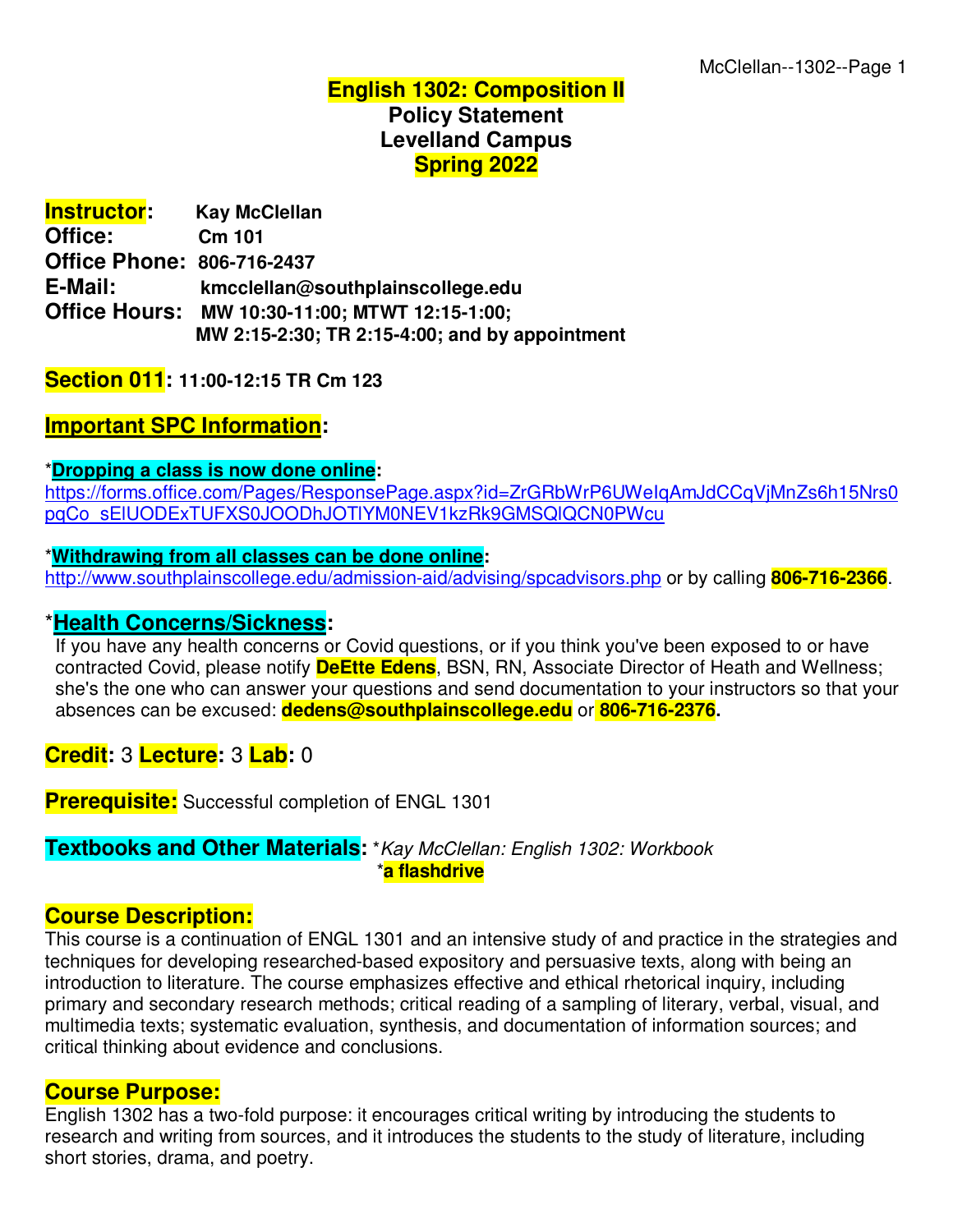# **This course satisfies a Core Curriculum Requirement:**

the Communication Foundational Component Area

## **Core Curriculum Objectives addressed:**

\***Communications skills**--including effective written, oral and visual communication

\***Critical thinking skills**--including creative thinking, innovation, inquiry, and analysis, evaluation, and synthesis of information

\***Teamwork**--including the ability to consider different points of view and to work effectively with others to support a shared purpose or goal

\***Personal Responsibility**--connecting choices, actions, and consequences to ethical decision-making.

# **Student Learning Outcomes:** Upon successful completion of this course, students will:

- 1. Demonstrate knowledge of individual and collaborative research processes.
- 2. Develop ideas and synthesize primary and secondary sources within focused academic arguments, including one or more research-based essays.
- 3. Analyze, interpret, and evaluate a variety of texts for the ethical and logical uses of evidence.
- 4. Apply critical thinking to the study of literature and write essays which demonstrate that critical thinking.
- 5. Use edited American English to write in a style that clearly communicates meaning, builds credibility, and inspires belief or action.
- 6. Apply the conventions of style manuals for specific academic disciplines (e.g., APA, CMS, MLA, etc.)
- 7. Read and view videos of works of literature; analyze the use of literary devices (plot, point of view, theme, characterization, setting, symbolism, tone, etc.); participate in class discussions of the readings; and be tested over their understanding of the readings and lectures through quizzes, examinations, and/or written assignments.

# **Course Evaluation:**

Students' work will be evaluated by means of A, B, C, D, or F: Superior, Good, Average, Poor, or Unacceptable. Numerical grades are assigned for convenience in averaging grades only. All assignments must be completed and turned in on the date due before students are eligible to pass the class. Late work may be dropped one letter grade.

#### **Essay/Paper Assessment Guidelines:**

\***The "A" essay** should be correctly formatted in MLA style in Courier New #12 with only a few spelling, wrong word, and minor grammatical or punctuation errors. It should be on an appropriate topic and have a good title and transitions. The introduction should have a specific thesis as the first or last sentence. The conclusion should have a restated thesis as the first sentence, sum up, draw conclusions, and not contain new material (all relevant material should be presented in the body paragraphs). Each body paragraph should be well supported and have a topic sentence as its first sentence that specifically corresponds back to the thesis by using the appropriate supporting point from the thesis. There should be no major grammatical errors. The essay should be thoughtful, parallel, focused, and developed, with each paragraph having a minimum of three sentences.

- \***The "B" essay** contains all of the above with one or two types of major grammatical errors.
- \***The "C" essay** has a thesis, introduction, and conclusion, but lacks support and/or has three to four types of major grammatical errors.
- \***The "D" essay** contains one or more of the following: lacks a strong thesis, organization, or focus (paper doesn't follow thesis) or has formatting errors or multiple spelling and/or grammatical errors.
- \***The "F" essay** doesn't meet the minimum requirements. Some examples of "F" essays are those that 1) are written on an unapproved or inappropriate topic; 2) do not meet the minimum word count;
- 3) are not written in the correct format; 4) have fewer than four paragraphs; 5) are unreadable; or
- 6) are offensive/inflammatory (like saying those who don't agree with the writer are morons, etc.).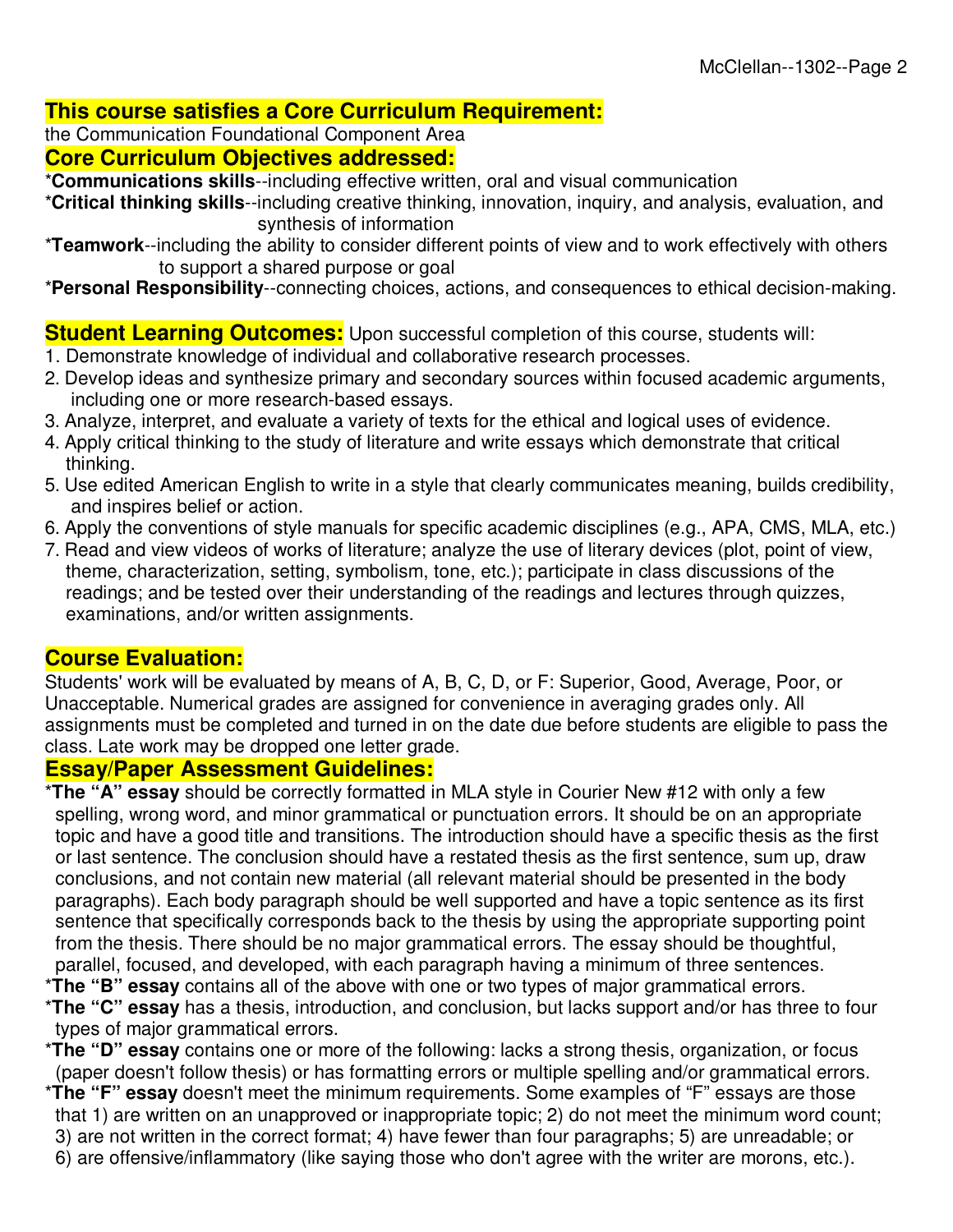# **Grading Policy:**

 20%--Short Story Test 10%--Daily Quizzes 30%--Literary Papers 10%--Research Paper Deadlines 30%--Research Paper; the Final is a Revision of the Research Paper 100%--Total

**Two Ways To Be Exempt From the Final:** 1. having **1 or 0 absences**; or 2. having an **A average**.

# Workshop Style:

This class is being taught in Workshop Style, which means that much of the writing can be done in class. Because of Covid, students are only required to come on one class day per week; however, **once the class starts writing papers, anyone who wants to may come to every class period (whether the class day is assigned to the person or not) so that if the person wants to, he/she can write as much of the paper as possible in class.**

# Being Dropped from the Class:

Because of Covid, much of the course work for the semester will be done at home; therefore, coming to class, participating in class, doing the assignments while in class, and turning in assignments in a timely manner are critical to fulfilling the learning outcomes for the semester and passing the class. Moreover, in order to avoid being dropped from the class, please note the following:

- 1. **Anyone who has 3 unexcused absences** (excused absences are those that occur when a student is in quarantine or is on school trips; documentation is required) will be dropped, and missing 30 or more minutes of a class period counts as an absence.
- 2. **Anyone who hasn't turned in the Literary Paper by the class period before the Revision** will be dropped.
- 3. **Anyone who doesn't make the first Research Paper Deadline** will be dropped.
- 4. **Anyone who hasn't submitted all the deadlines by the last day to drop the class or doesn't make the Rough Draft in Final Draft Form Deadline that's checked by me** will be dropped.
- 5. **Anyone who plagiarizes or cheats** will be dropped from the class.

# **Research Paper Deadlines:**

\***All deadline must be turned to me in person.**

**\*All deadlines must have been turned in before I will accept your Research Paper.** 

# **Missed Quizzes:**

\***Reading quizzes** can't be made up;

\***Video quizzes** can be made up **if** the student passes the quiz; passing a video quiz will give the student a quiz grade and make up for an absence.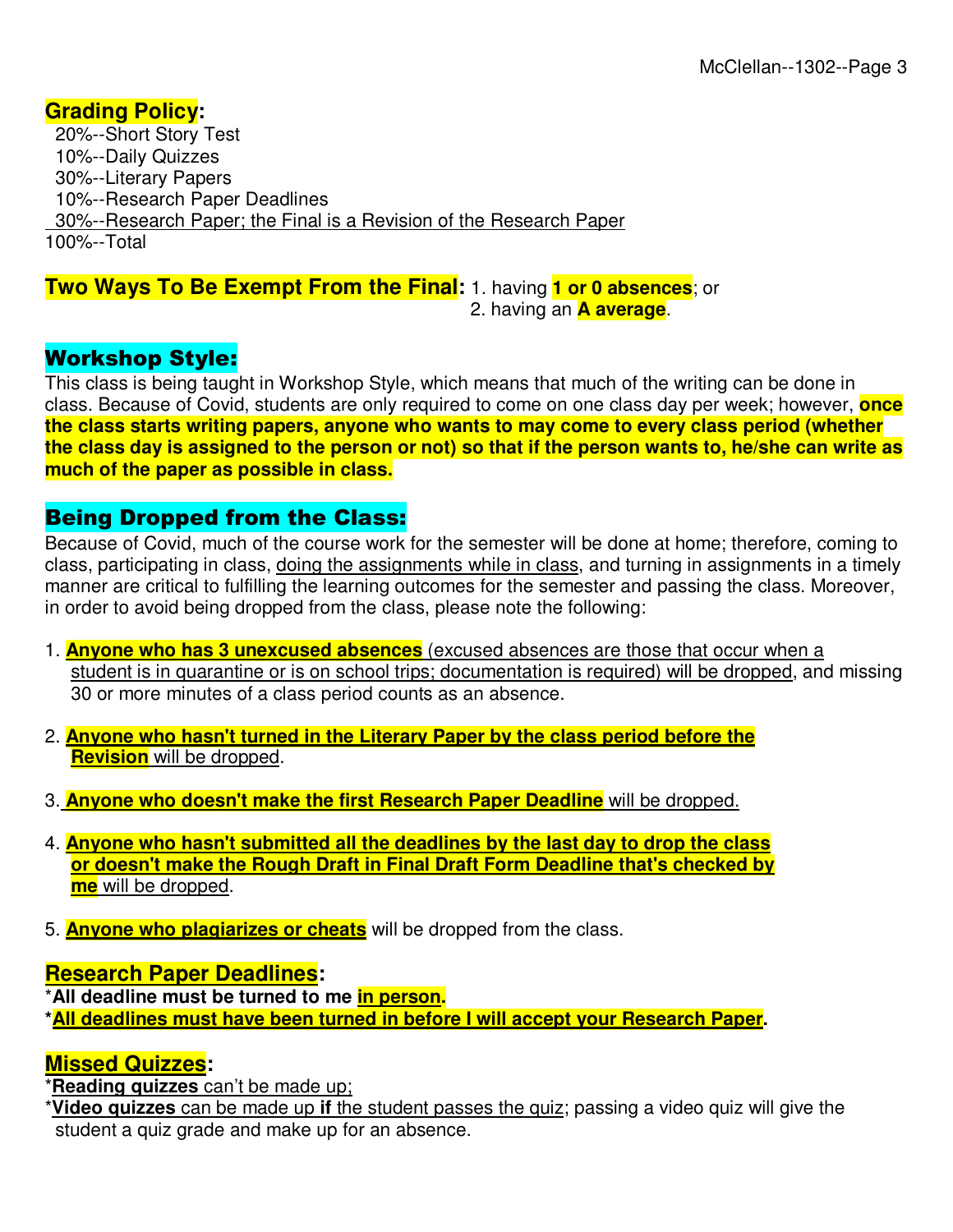**Missed Tests:** a missed test needs to be made up with a week of the student's return to class.

# **Late Work:**

- \***No late work will be accepted after the last day of regular class**, whether papers or makeup exams. \***The Literary Paper or its Revision** will be accepted on the due date or the following class period without penalty. No papers will be accepted after the last regular class day for the class.
- \***The Research Paper** will be accepted on its due date or on the following class period with no penalty; **no late Research Papers will be accepted**, unless prior arrangements have been made with me.

#### **Student Responsibilities:** Students are expected to

- 1. Be on time and regularly attend class.
- 2. Be responsible for having an appropriate attitude and using appropriate language in academic environments; not use condescending, inflammatory, threatening, or profane rhetoric, whether verbally or in written form, in academic environments.
- 3. Have respectful behavior toward instructor and classmates in order to contribute to the atmosphere necessary for learning.
- 4. Be responsible for courteous actions to others, especially by putting away cell phones and other distractions while in class.
- 5. Be responsible for writing down all grades and applying them to the grading scale used for the class, which is shown in the course's policy statement/syllabus.
- 6. Submit all assignments in accordance with due dates, formats, and requirements.
- 7. Avoid all forms of cheating and plagiarism on all assignments, including improper collaboration.
- 8. Ask questions when something is unclear.

# **SPC Attendance Policy:**

According to the "Class Attendance" policies stated below in the SPC General Catalog: Students are expected to attend all classes in order to be successful in a course. **The student may be administratively withdrawn from the course when absences become excessive as defined in the course syllabus.** 

*When an unavoidable reason for class absence arises, such as illness, an official trip authorized by the college or an official activity, the instructor may permit the student to make up work missed. It is the student's responsibility to complete work missed within a reasonable period of time as determined by the instructor.* 

*Students who enroll in a course but have "Never Attended" by the official census date, as reported by the faculty member, will be administratively dropped by the Office of Admissions and Records. A student who does not meet the attendance requirements of a class as stated in the course syllabus and does not officially withdraw from that course by the official census date of the semester, may be administratively withdrawn from that course and receive a grade of "X" or "F" as determined by the instructor. ... It is the student's responsibility to be aware of [the Instructor's attendance] policy.* 

# **My Attendance Policy:**

Students who miss 30 minutes of a class period will be counted absent. **Students with more than three absences don't meet the minimum standards of the class and will be dropped, unless the student is quarantined, or all the absences are the result of school trips.** Students who are borderline (59,69,79,89) at the end of the semester will be moved up a letter grade if they have 1 or 0 absences. **The final is optional for students with an A average or 1 or 0 absences. Students who are 5 or more minutes late will be counted absent each time after the second time.**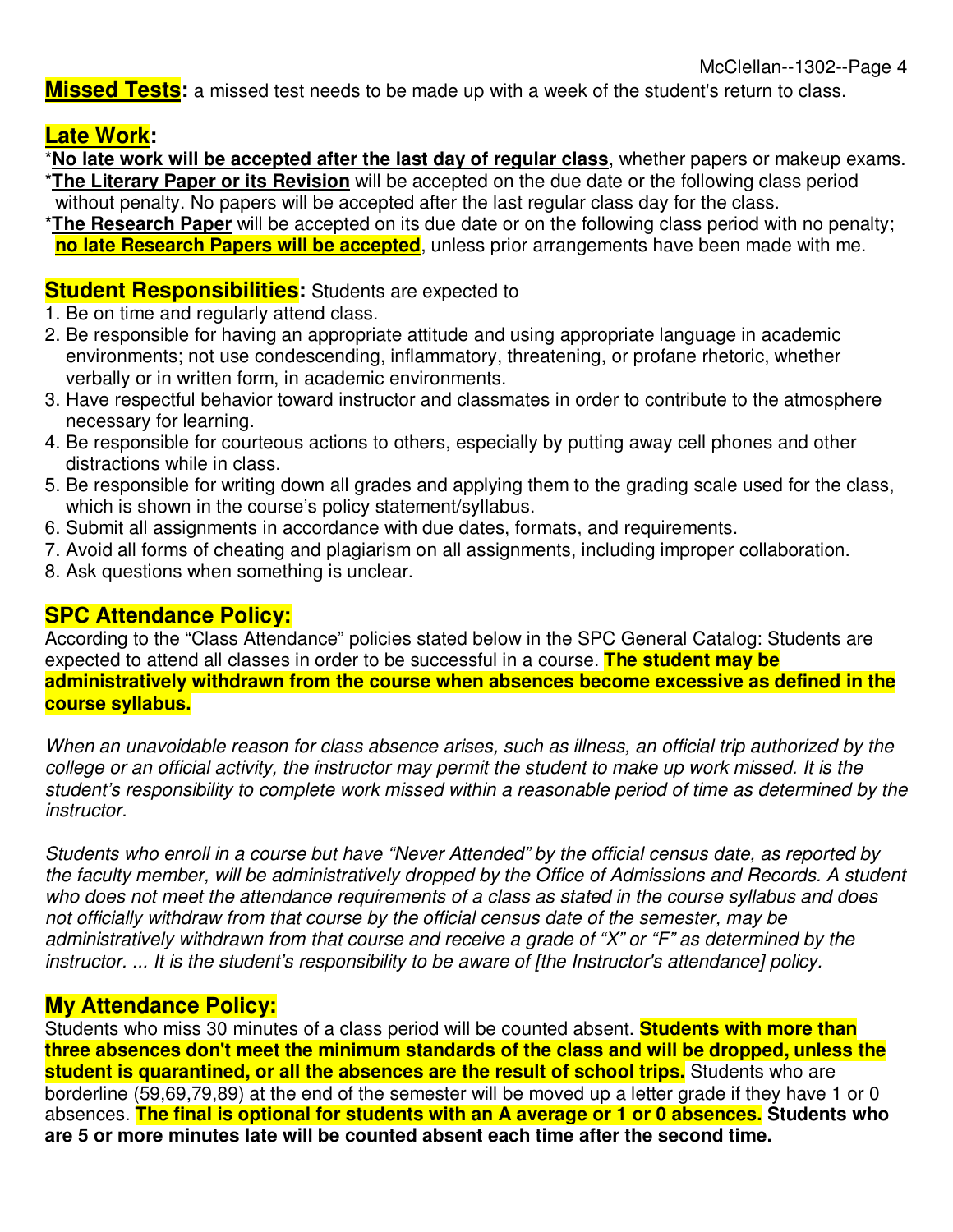# **My Policies Regarding Covid (Including Attendance):**

\*Please practice good hygiene when you're in SPC buildings, particularly our classroom. \*If you are quarantined and/or catch Covid:

- 1. please stay at home until you're safe to be around others;
- 2. please email me about the situation so that I can send you the assignments: **kmcclellan@southplainscollege.edu**
- 3. please contact **DeEtte Edens: 806-716-2376** or **dedens@southplainscollege.edu** \*she's the one who'll send me documentation so that your absences can be excused

\*If you have questions, either email me **kmcclellan@southplainscollege.edu** or call me: **806-716-2437**, and I'll be happy to try to answer them.

**\***For those who are quarantined, please email your assignments to me **as attachments in Word; I don't accept documents sent in Google Docs or Blackboard**.

\*You won't be penalized for absences as long as you've submitted the documentation; however, you'll need to turn in all assignments in a responsible and timely manner. Every situation is different, and I'll do my best to help you through this. Hopefully, we'll be back to normal next semester.

# **Plagiarism and Cheating:**

\*Complete honesty is required in all course work.

\***Plagiarism, collusion, or cheating of any kind, including taking pictures of a quiz or a test or the answers, will result in an F in the course.**

# **Student Code of Conduct Policy:**

Any successful learning experience requires mutual respect on the part of the student and the instructor. Neither instructor nor student should be subject to others' behavior that is rude, disruptive, intimidating, aggressive, or demeaning**.** Student conduct that disrupts the learning process or is deemed disrespectful or threatening shall not be tolerated and may lead to disciplinary action and/or removal from class.

# **Disability Statement:**

Students with disabilities, including but not limited to physical, psychiatric, or learning disabilities, who wish to request accommodations in this class should notify the Disability Services Office early in the semester so that the appropriate arrangements may be made. In accordance with federal law, a student requesting accommodations must provide acceptable documentation of his/her disability to the Disability Services Office. For more information, call or visit the Disability Services Office at Levelland (Student Health & Wellness Office) 806-716-2577, Reese Center (Building 8) 806-716-4675, or Plainview Center (Main Office) 806-716-4302 or 806-296-9611.

#### **Nondiscrimination Policy:**

South Plains College does not discriminate on the basis of race, color, national origin, sex, disability or age in its programs and activities. The following person has been designated to handle inquiries regarding the non-discrimination policies: Vice President for Student Affairs, South Plains College, 1401 College Avenue, Box 5, Levelland, TX 79336. Phone number: 806-716-2360.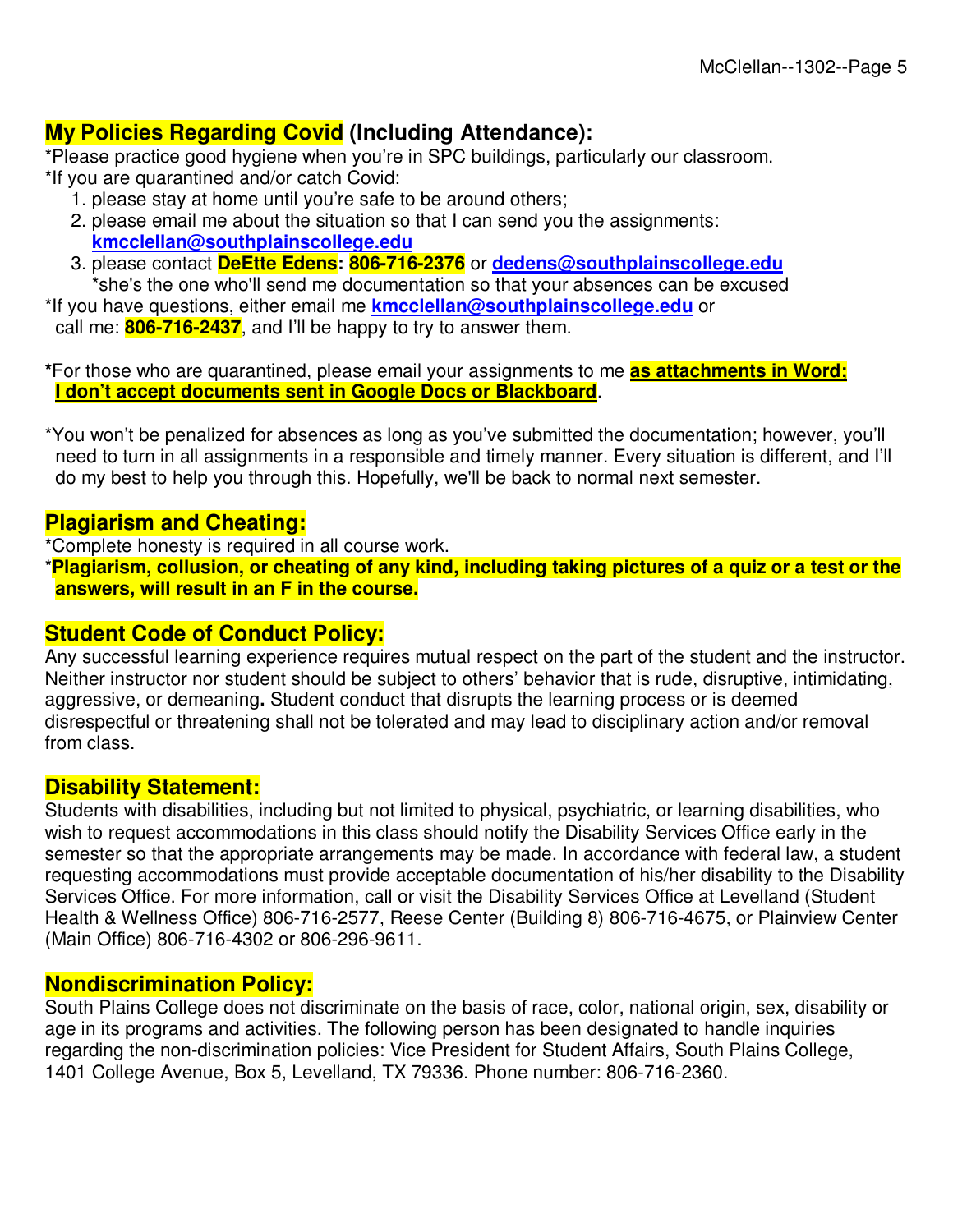# **Title IX Pregnancy Accommodations Statement:**

If you are pregnant, or have given birth within six months, Under Title IX you have a right to reasonable accommodations to help continue your education. To activate accommodations you must submit a Title IX pregnancy accommodations request, along with specific medical documentation, to the Director of Health and Wellness. Once approved, notification will be sent to the student and instructors. It is the student's responsibility to work with the instructor to arrange accommodations. Contact the Director of Health and Wellness at 806-716-2362 or email: cgilster@southplainscollege.edu for assistance.

## **Diversity Statement:**

In this class, the teacher will establish and support an environment that values and nurtures individual and group differences and encourages engagement and interaction. Understanding and respecting multiple experiences and perspectives will serve to challenge and stimulate all of us to learn about others, about the larger world, and about ourselves. By promoting diversity and intellectual exchange, we will not only mirror society as it is, but also model society as it should and can be.

**Paper Standards:** Papers not abiding by the following standards will not be accepted.

**\*Font:** use Courier New #12 only

**\*Spacing: double space** throughout the paper, **(even in heading)**

**\*Margins:** have a **one inch margin** all around the page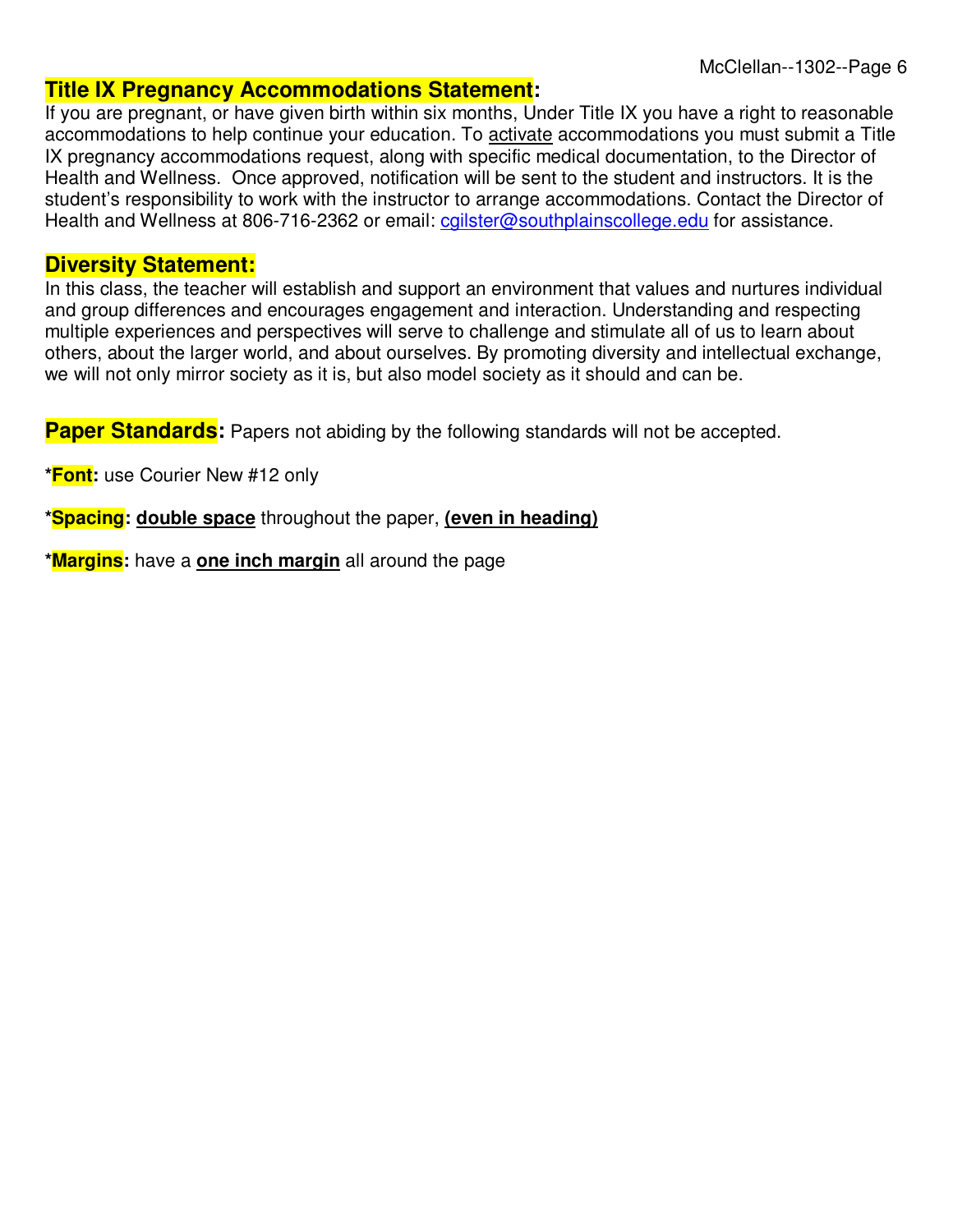# **Class Rules**

# **Violating a class rule at any time can result in a student's being expelled from class with an F.**

# **Students will be dropped with an F if they:**

\*Create a hostile working and learning environment by disturbing the class; this could be by slamming books, muttering under their breath, yelling, or otherwise demonstrating abusive behavior, like raising their voices, calling me or their classmates derogatory names, making threats, etc.

\*Use obscenity, crudeness, or rudeness when addressing me or their classmates.

\*Take pictures of example papers, quiz answers, or test answers.

# **Hoods, Ear Buds, and Earphones may not be worn in class.**

## **Example Papers:**

\*Anyone who leaves the classroom before all example papers are accounted for or who takes a picture of them will be given an **F in the course**.

\*Anyone who leaves the classroom with an example paper will be given an **F in the course**.

# **Computer Etiquette:**

\***Do not change ANY of the settings on the computers** (in Word or with SPC as the homepage). \*Because you'll be doing Revisions of papers in this class, save a copy of your papers on the hard drive of the computer you use in CM 123 in a folder in "My Documents." Also, save a copy of your papers in at least one other place as well, such as in your email or on your flashdrive. Be leery of only saving papers to the SPC Domain because papers are occasionally lost in a black hole there.

# **Classroom Etiquette:**

\*You need to stay on task (no talking, texting, surfing the net, etc. while class is in session). \*You shouldn't make inappropriate remarks or use profanity.

\***You shouldn't make noise with electronic gadgets.** If you're in a true emergency situation, take your call/text in the hall, take care of your business, and don't disturb the class when you come back.

\*You shouldn't be talking when I'm talking or when a classmate is asking a question.

\*Drinks should have lids or caps.

# **Writing Perimeters: Do not write on things that are:**

\*illegal

\*X rated

\*offensive (including using a condescending or inflammatory tone)

\*concerning hate groups

\*concerning blood and guts (including abortion, butchering an animal, trapping, taxidermy)

**Note:** The instructor reserves the right to modify the course syllabus and policies as well as notify students of any changes at any point during the semester.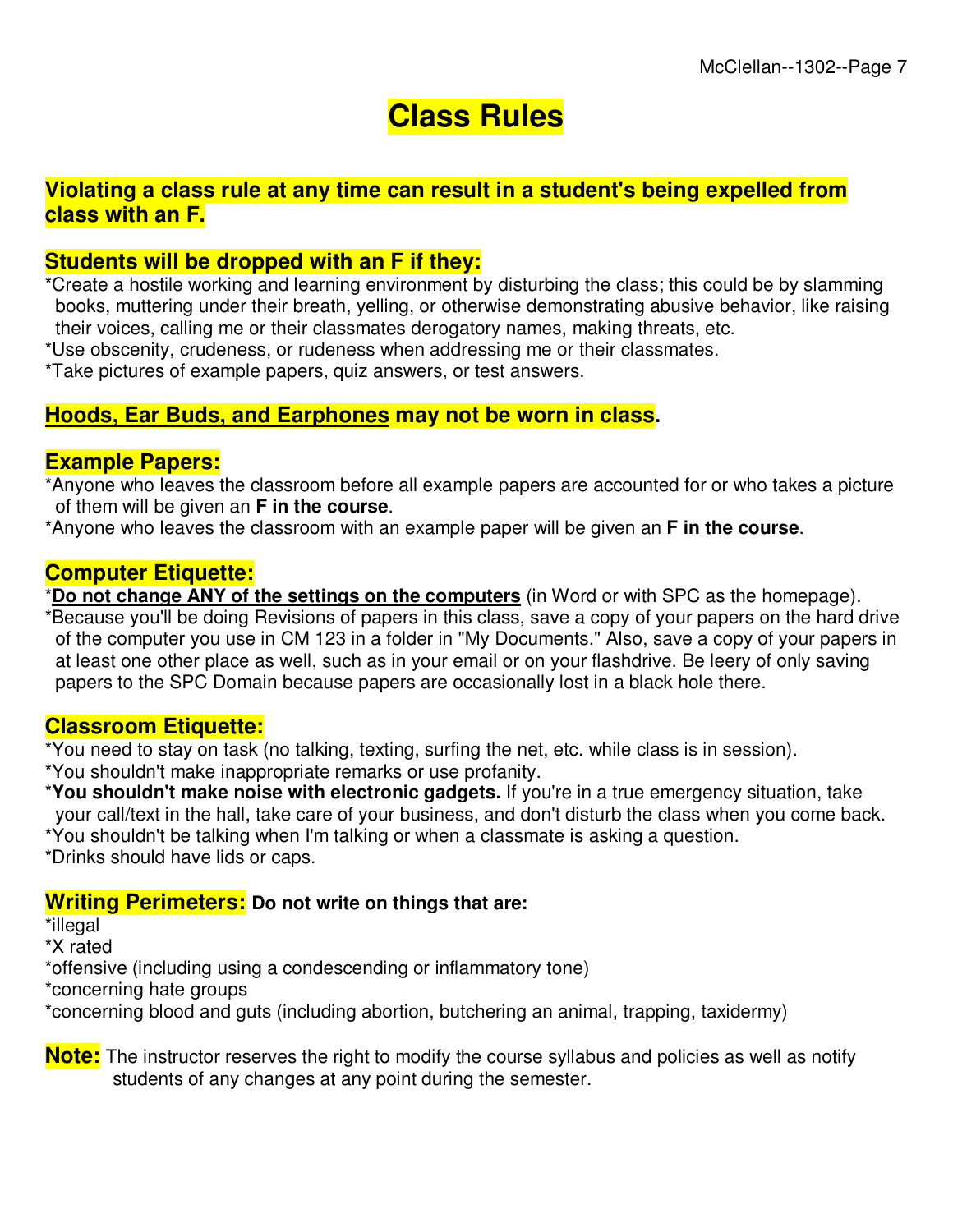# **Kay McClellan--English 1302 Syllabus--8 SS--Spring 2022**

#### **\*This is a tentative calendar; the instructor reserves the right to change assignments and due dates if necessary.**

**Week 1:** Course Introduction; Literary Terms and Genres; LeGuin, Maupassant, Thurber

**Week 2:** Hemingway; Steele

**Week 3:** Chopin

**Week 4:** Literary Paper Assignment; **Short Story Test**

**Week 5:** In class writing--write Rough Draft of Literary Paper

**Week 6: Literary Paper #1 due If you haven't turned in the Lit Paper by the class period before the class does the Revision, you'll be dropped from the class.**

**Week 7:** Research Paper Assignment; Internet Works Cited and Documentation Practice

**Week 8:** Works Cited and Documentation Practice

#### **Research Paper Deadline Requirements:**

\*you must turn these in while you're in class, face-to-face, with no exceptions; don't email them to me or send them with a classmate because they won't be accepted. **\*SPC and Texas Tech have a reciprocal lending agreement**

# **\*Works Cited:**

\***bring all print books to class**

 \***print out all internet home pages and articles before class** so that I can check the Works Cited entries faster (you can also do this in class)

 **\*type the entries in MLA form in Courier New #12:** \*double space the entries \*reverse indent the entries

\*this is a **Working Works Cited** (a starting point), so you can have:

5 internet sources, or

5 print sources, or

5 DVDs, or

5 interviews, or a mixture of whatever you want as long as you end up with 5 sources

# **\*Facts:**

 \*you can have 25 facts from 1 source, or 1 fact from each source, or whatever way that you want as long as you end up with 5 facts

\***put the facts into categories: category examples for a paper on Bigfoot:** Description

 Eating Habits Sightings Physical Evidence

 \***number each fact consecutively** so that I can see the total number of facts that you have \***put the source and page number** (if there is a page number) after each fact by putting the author's last name, the title of the article, the website, or whatever you want as long as you know where the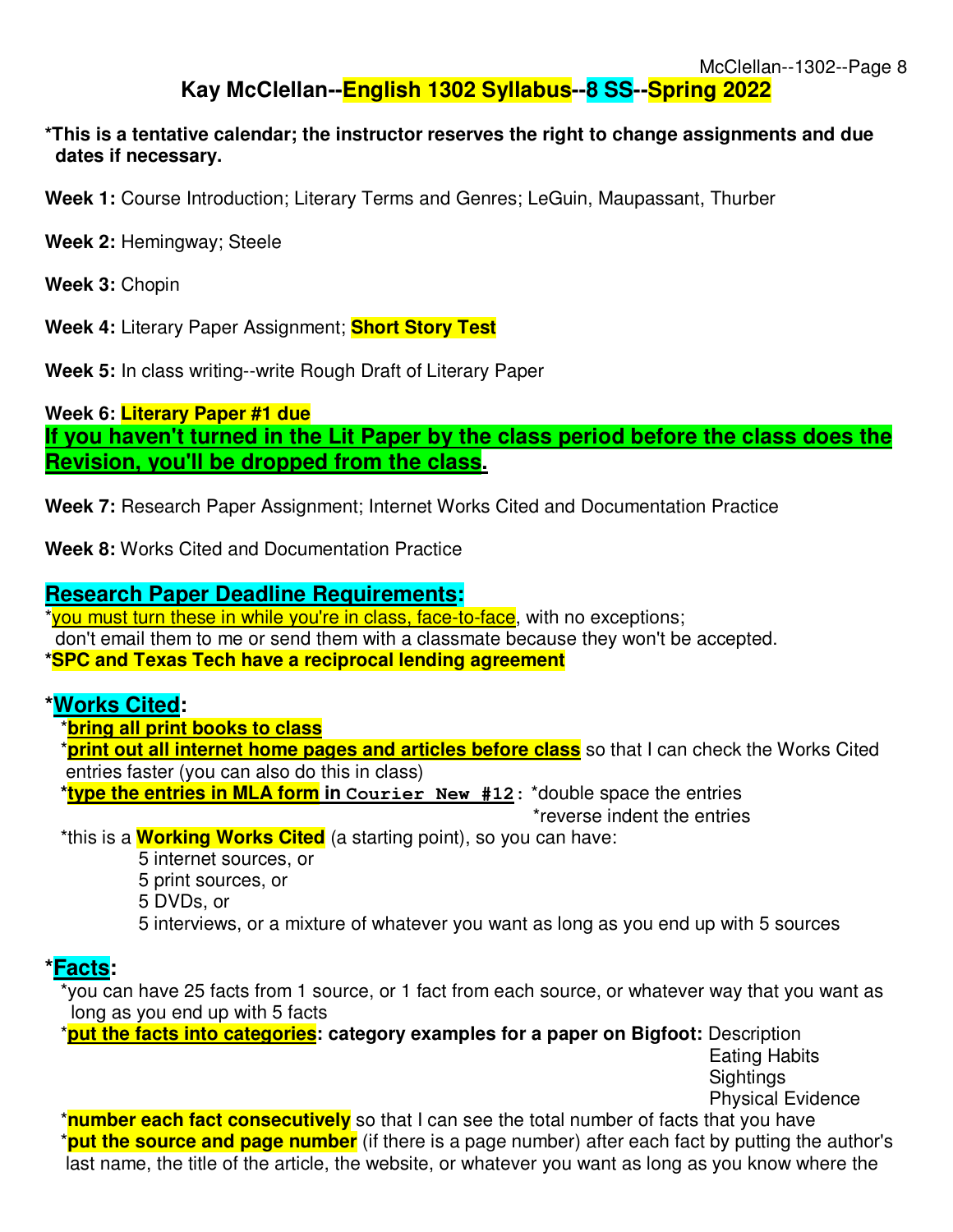# **Week 9: Literary Paper #2 due;**

\***1st Research Paper Deadline (for first half of class) =** 

 **5 Facts: should be in categories, be numbered consecutively, and printed**

**+ 5 Works Cited Entries: should be typed in MLA form and printed**

\***if you miss this Deadline, you'll be dropped from the class**

**Week 10:** 

\***1st Research Paper Deadline (for last half of class) =** 

 **5 Facts: should be in categories, be numbered consecutively, and printed**

**+ 5 Works Cited Entries: should be typed in MLA form and printed**

\***if you miss this Deadline, you'll be dropped from the class**

**Week 11:** 

**\*2nd RP Deadline: 15 total Facts** 

# **+ corrected and/or new Work Cited entries**

**\*3rd RP Deadline: 25 total Facts** 

 **+ Rough Outline** 

# **+ corrected and/or new Work Cited entries**

# **Week 12:**

# **\*4th RP Deadline: Rough Draft Peer Editing**

 \*students who don't have a completed Rough Draft (Rough Draft = **Body of Paper (which includes documentation + the Works Cited)** by 20 minutes into the period will not be allowed to Peer Edit --**with no exceptions**.

\*this is a regular deadline grade; missing it drops you 14 points on the deadline grade

\* answer all the questions on the editing sheets

\*spell out all words on the editing sheets, even "yes" and "no"

\***circle any problems** that you see on the other person's paper;

# \***notes in the margin are ok, but, otherwise, do not write on other people's papers**

# **\*RP Reminders for when I check your Rough Draft in polished, Final Draft form:**

#### \*use **5 sources** (minimum)

\*must use **3 non internet sources; 1 must be a print source**

\*use SPC Library **Databases** to find books and scholarly articles

\***SPC and Texas Tech have a reciprocal lending agreement**

\*Introduce each source when needed and each interview the first time it's used

\*Differentiate between sources: make sure it's clear where each source starts and ends

\*No back-to-back quotations; there must be at least one word in-between quotations

\*No title page for MLA papers

\*No outline

\***The Research Paper:** consists of the paper itself and the Works Cited page

\***Works Cited:** \*you can only put in sources that you've documented from in the paper \*put the sources in alphabetical order (don't include "a, an, or the" when alphabetizing \***5 sources** (minimum); **3 must be non internet; 1 must be print**